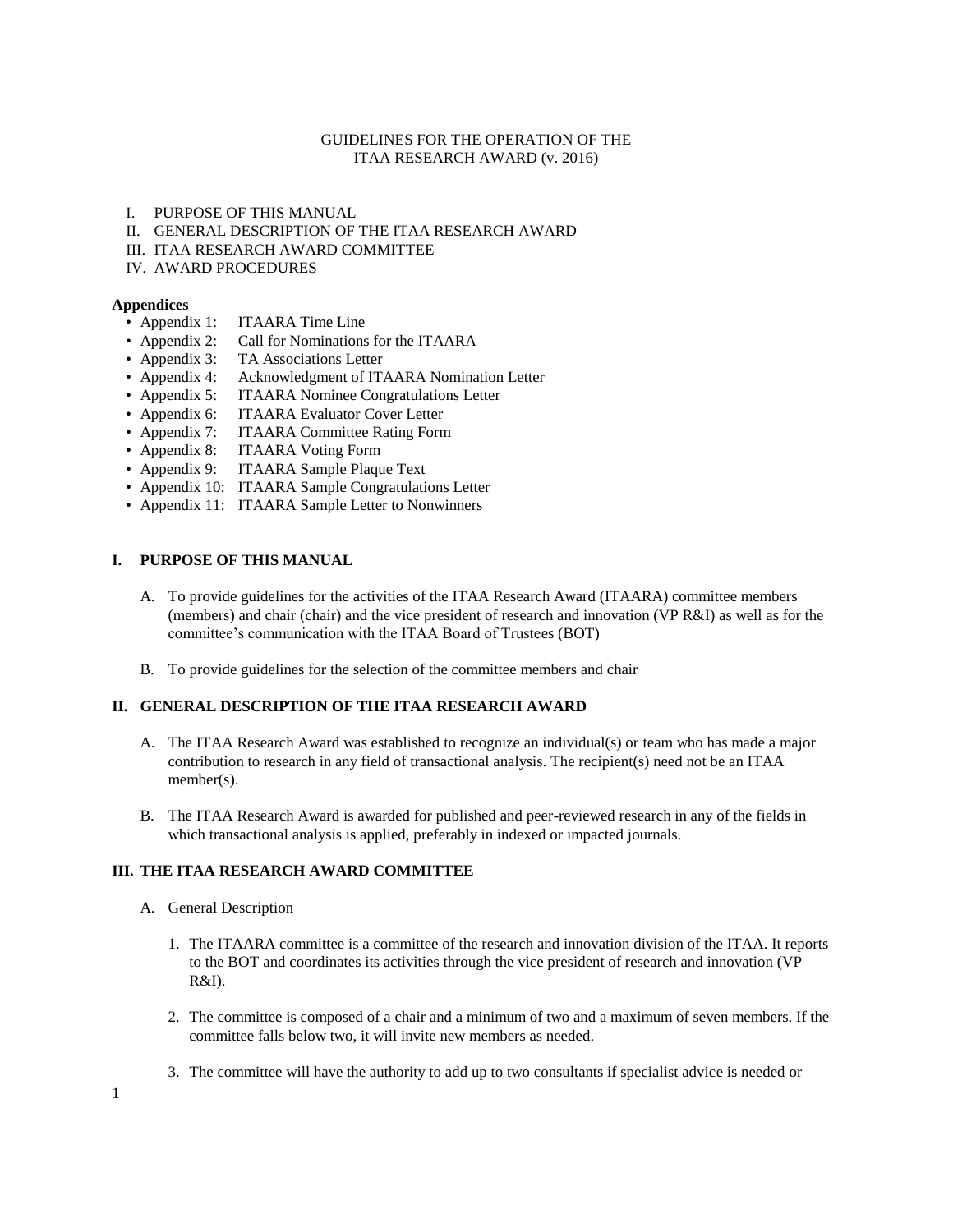deemed beneficial in evaluating nominations in any particular year. Such consultants will become temporary committee members and have the same rights and duties as regular committee members.

- 4. The procedures of the committee will be developed/revised/updated by the chair in consultation with the VP R&I as appropriate. The chair may request help from the ITAA office staff as required.
- 5. The deliberative process whereby committee members choose the awardee(s) will be strictly confidential during the entire period of deliberation, beginning January 1 until an ITAARA winner is chosen. Only the chair and committee members and consultants will participate in the discussions and decisions. Any attempt to approach the chair, committee members, and/or consultants regarding specific aspects of the process will be regarded as highly inappropriate.
- 6. In the ITAARA selection process, all parties involved will take every possible measure to minimize the impact of political pressures, the popularity of particular individuals, the previous reception or nonreception of an award, and the undue influence of any particular group or theoretical orientation.
- 7. The committee may propose alteration or development of the guidelines as they see fit in consultation with the chair and the VP R&I, after which the guidelines will be forwarded to the BOT for approval and incorporation into the ITAA Guidelines.
- B. Committee Members
	- 1. Nomination of Members
		- a. Nominations for appointment to the ITAARA committee are open to all members of the TA community, although the expectation is that the majority will be ITAA members in good standing. Insofar as possible, committee membership will represent the diversity of the worldwide TA community with respect to gender, age, ethnicity, nationality, ITAA seniority, geography, area of specialization or application, and theoretical and practical orientation.
		- b. Committee members will possess the expertise and demonstrated competence necessary for judging and rewarding research in transactional analysis (e.g., a doctorate, experience in active research, currently supervising research projects, research publications, etc.).
		- c. Most ITAARA committee members will be members of the ITAA in good standing, with at least one additional non-ITAA member familiar with the concepts of transactional analysis.
		- d. Committee membership will change gradually as members resign or their terms of office expire.
	- 2. Appointment of Committee Members
		- a. Nominations of committee members will be presented by the chair to the entire committee. The permission of the nominee will be obtained before nomination. Unless there is some objection, the nominee will be appointed as a member of the committee.
		- b. If there is/are one or more objections to a nominee, committee members will discuss the concerns of the objector(s) and vote on whether to accept the nominee. If objections continue, the nominee will be thanked and notified that he/she will not be invited to join the committee.
		- c. Appointments of committee members will be presented for ratification to the ITAA Board of Trustees by the VP R&I.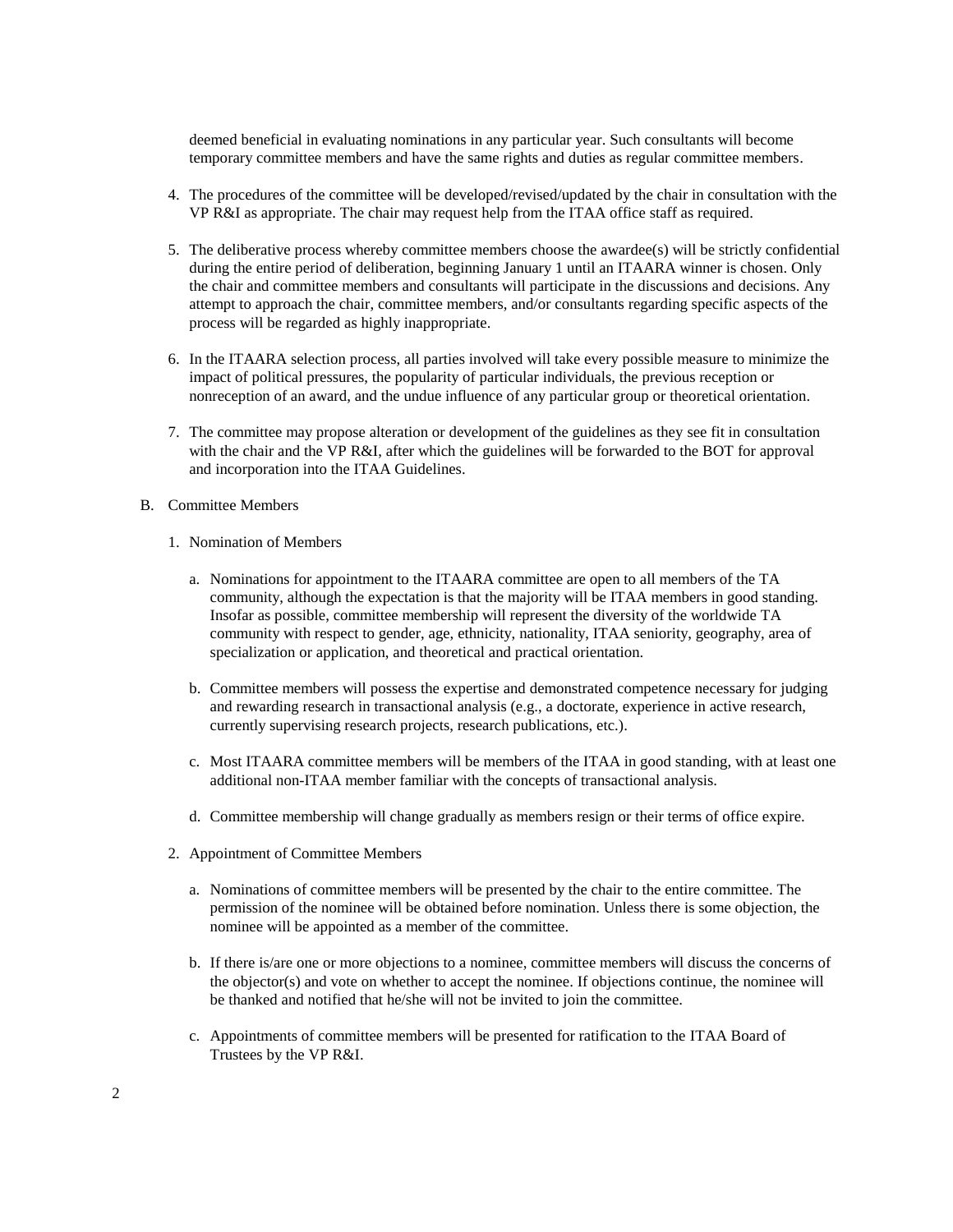- d. The maximum term for committee membership is 6 years. Two years after the end of his/her last term, a former committee member will be eligible for renomination to serve again on the committee.
- 3. Duties of Committee Members
	- a. To nominate and elect a chair
	- b. To deliberate and make decisions with the chair and VP R&I regarding committee policies
	- c. To exclusively and independently evaluate, by rating and eventually rank ordering, the nominations presented to the committee for the ITAA Research Award
- C. The Chair
	- 1. The chair will be elected from among the committee members for a term of 3 years.
	- 2. Should the chair resign and there is no replacement, the VP R&I will temporarily serve as acting chair or will find an ITAA member who will serve as temporary chair until a new chair is found.
	- 3. The duties of the chair will include the following:
		- a. To oversee and publicize the call for nominations for the award
		- b. To oversee the nominating, ranking, and voting processes
		- c. To canvass the ITAA membership and the wider TA community for individuals who are willing to serve on the committee and present them for election
		- d. To work with committee members and the VP R&I to develop and improve committee operations
		- e. To work in conjunction with the VP R&I and the BOT to ensure that the TA community worldwide is informed about and engaged in the ITAARA process
		- f. To seek consultant(s) as needed so that committee members will be as well informed as possible in making their decision
		- g. To abstain from participating in the evaluation of nominations and in the vote to choose an awardee. However, the chair is authorized to decide how to break ties if/when they develop in the granting of awards.

# **IV. AWARD PROCEDURES**

- A. Nominations
	- 1. Nominations for the Research Award will be considered each year. The award will be limited to one per year, except when there is an unresolvable tie between two worthy nominations.
	- 2. All nominations for the ITAARA must be received no later than 1 January to be considered for that year. The materials required to make a nomination are specified in the "Call for Nominations for the ITAA Research Award" (Appendix 2 of these guidelines). This information is distributed to transactional analysis associations and published in the *Transactional Analysis Journal, The Script* newsletter, and other TA publications.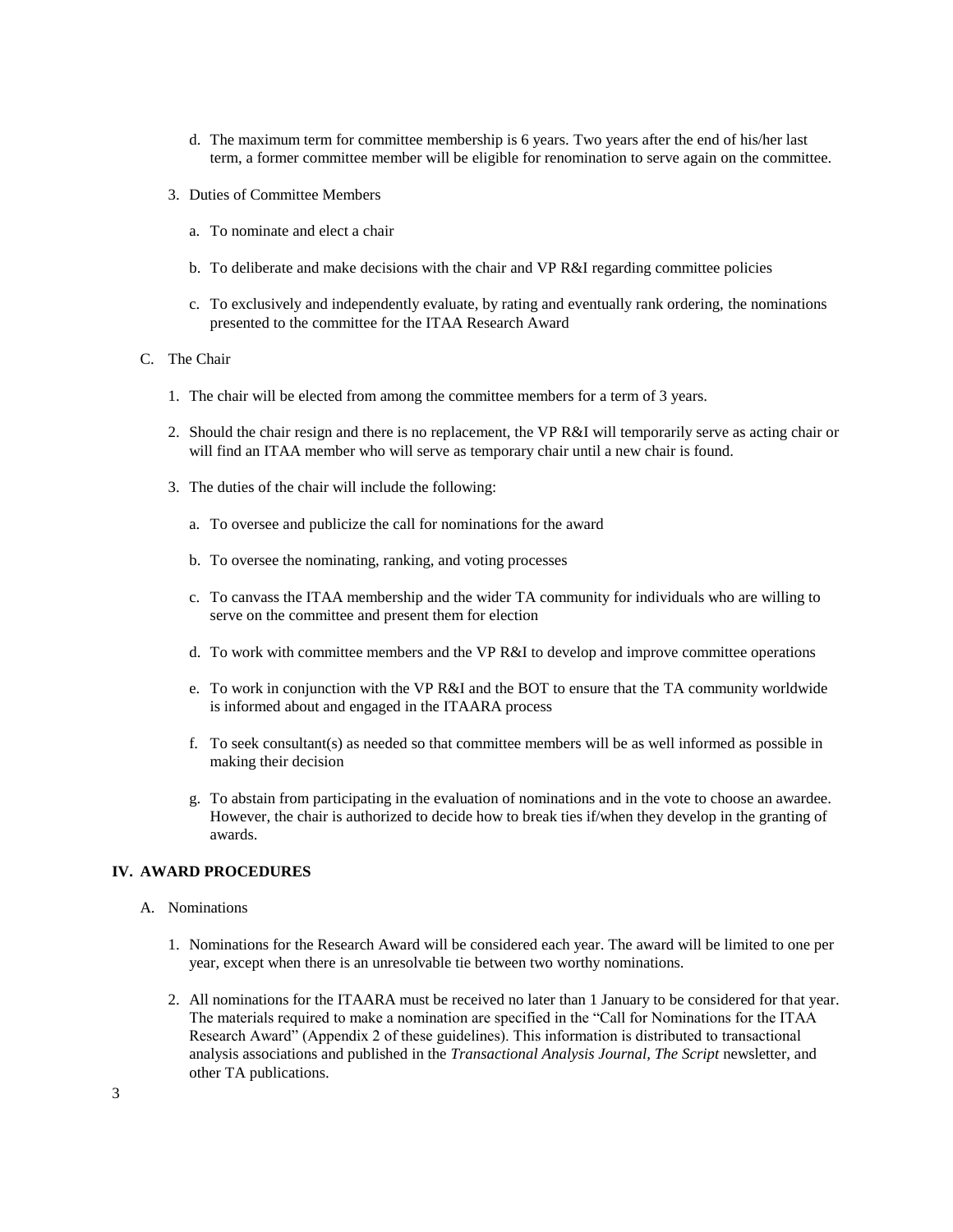- 3. For a nomination to be eligible, the individual or team being nominated must have produced and published an exceptional research paper or body of research or contributed significantly to the development of research in transactional analysis. Any written material must have been published in a professional journal, book, or other publication. Unpublished dissertations are not eligible for the ITAARA.
- 4. If a nominee is a member of the ITAARA committee, he/she will stand down from the committee for that year and not take part in the award process for that year.
- 5. Nominations for the award may be submitted to the committee by individuals, groups, or organizations and must be accompanied by copies of the publication and specific documentation required by the committee.
- 6. Nominators will inform the nominee(s) of their intentions, and the nominee(s) will be invited to suggest additional materials to be submitted to support the nomination.
- 7. Considerations, deliberations, and decisions regarding the award are the responsibility of the chair and committee members, who may use consultants of demonstrated competence to aid in the review of nominations and to serve in an advisory capacity to the committee.
- 8. The ITAARA will be presented at the conference of the ITAA or on some other suitable occasion.
- B. Steps in the ITAARA Selection Process
	- 1. Overview: The award procedures have been divided into six steps:
		- Publicity
		- Screening
		- Securing committee members and/or committee consultants
		- Evaluation
		- Voting
		- Final arrangements
	- 2. Publicity: Publicizing calls for ITAARA nominations and requests for committee consultants
		- a. ITAA publications:
			- i. The chair of the ITAARA committee will arrange with the editors and managing editor of the *Transactional Analysis Journal* and *The Script* newsletter to place publicity about the award in both ITAA publications on the schedule shown below. The document "Call for Nominations for the ITAA Research Award" (Appendix 2) may be edited as needed for this publicity.
			- ii. Although it is the responsibility of the chair to ensure that this publicity is carried out, the editors and managing editor are requested to be aware of the schedule and to arrange the publicity, informing the chairperson if any revisions or changes need to be made.
			- iii. Schedule for Publicity:

*Transactional Analysis Journal*

- July (April 1 deadline)
- October (July 1 deadline)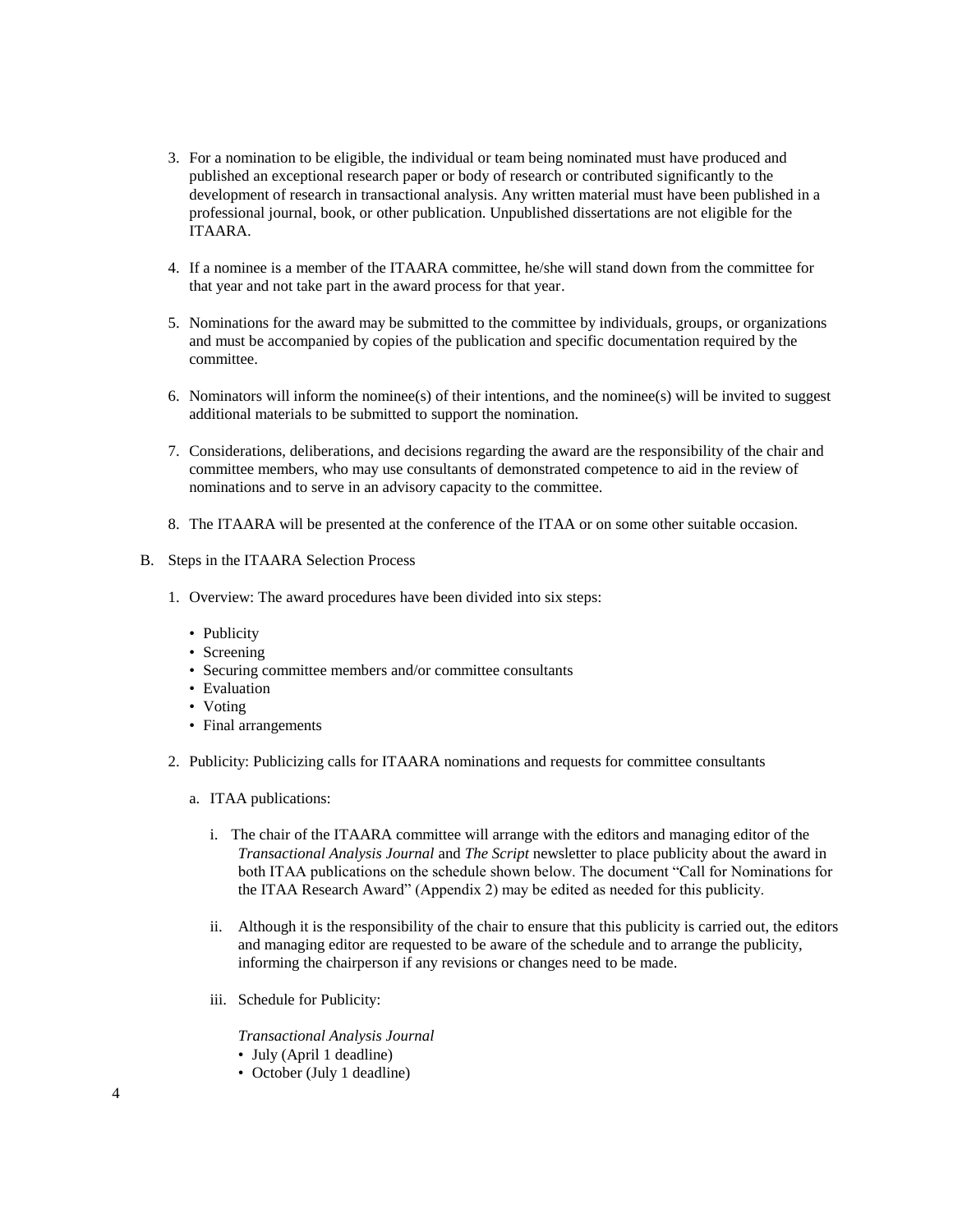### *The Script*

- August issue: small announcement (15 July deadline)
- September: small announcement (15 August deadline)
- October issue: major announcement (15 September deadline)
- November issue: reminder (15 October deadline)
- December issue: reminder (15 November deadline)

#### *The ITAA Website*: As soon as nominations are sought

#### *Other TA association journals and newsletters*

• The chair will send out a letter each year to the presidents of other TA associations and to the editors of other TA journals and newsletters requesting that they publicize the Call for Nominations for the ITAA Research Award. The text for this letter can be found in Appendix 3 of this document and should be sent with the "Call for Nominations for the ITAA Research Award" (Appendix 2 of this document). The chair will also, in consultation with the committee, send the letter to the editors of other publications and scientific journals as appropriate.

# 3. Screening

- a. The screening stage will be coordinated by the chair and involves the following:
	- i. Noting the date received on all materials
	- ii. Evaluating the completion of the materials required for the nomination and deciding if additional materials are required
	- iii. Sending out the ITAARA "Acknowledgment of ITAARA Nomination Letter" (Appendix 4) to the person(s) making the nomination, confirming that the necessary materials are complete or specifying additional materials that are needed
	- iv. Sending out the "ITAARA Nominee Congratulations Letter" (Appendix 5) advising the nominee that he/she/they are being nominated for the award, inviting him/her/them to consult with nominators about additional materials in support of the nomination, and inquiring if he/she/they will accept it if awarded
	- v. If a nominee is a member of the ITAARA committee, informing him/her that he/she cannot be involved in the award process for that year
- 4. Securing Committee Members and/or Consultants
	- a. After the nominations are screened and the number of completed nominations is determined, the chair will contact committee members and ascertain their availability for evaluating the nominations. A minimum of three committee members or consultants who will complete thorough evaluations and ratings are required for each nomination. If an insufficient number of members are able to make the commitment to evaluate the nominations, the chair will look for consultants to fulfill the responsibilities.
	- b. Committee consultants will serve for one nomination term and will be selected on the basis of the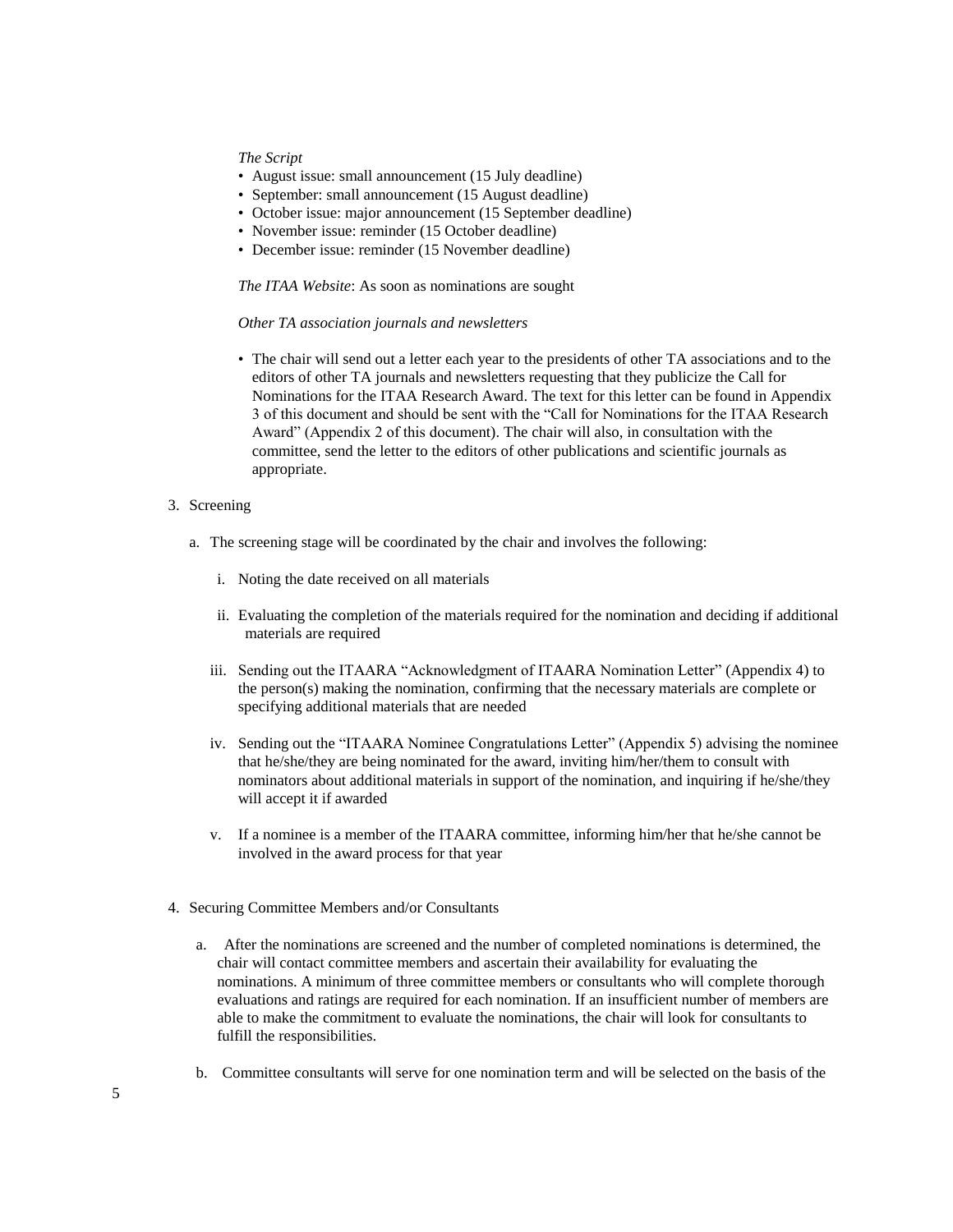same requirements for service as described for members under section III.B.1 above.

- 5. Evaluation
	- a. The following materials will be sent by the chair to the evaluators (members and consultants) by the ITAARA chairperson so that they can rate all of the nominations:
		- i. The ITAARA Evaluator Cover Letter (Appendix 6)
		- ii. The ITAARA Committee Rating Form (Appendix 7)
		- iii. The nomination statement received from the person(s) making the nomination
		- iv. A copy of the publication(s) being nominated for the award
	- b. Evaluator's responsibilities
		- i. To complete the ITAARA Committee Rating Form (Appendix 7), which provides an evaluation of the nomination on the basis of a five-point scale applied in three categories

# **Categories**

- Contribution to the development of theory: Evaluation and development of theoretical concepts, testing of theoretical concepts, operationalization of theory
- Contribution to the development of practice: In-depth research of TA practice in any field, for example, case studies or comparative studies of various approaches in TA, qualitative studies that give voice to individuals, etc.
- Contribution to the research base and recognition of transactional analysis: Research examining the effectiveness of TA practice, comparative research with other modalities, dissemination of transactional analysis within the wider scientific community, publication in ranked journals

Criteria that may also be relevant in deciding on a recipient of the award:

- Inclusiveness: How the research supports transactional analysis as a whole or a field of TA
- Research culture: What impact the individual or team has had on the development of a research culture within transactional analysis
- Social relevance: Significance of the work to the wider community
- ii. Once completed the evaluators will mail or fax their rating forms to the chair.
- c. The chair's responsibilities will include the following:
	- i. Making evaluator assignments and distributing the necessary materials for review
	- iii. Sending all necessary materials to the evaluators no later than 15 February of the award year. Evaluations must be returned by 15 April to the chair.
	- iii. Averaging the three scores from the evaluators. All nominations receiving an average score of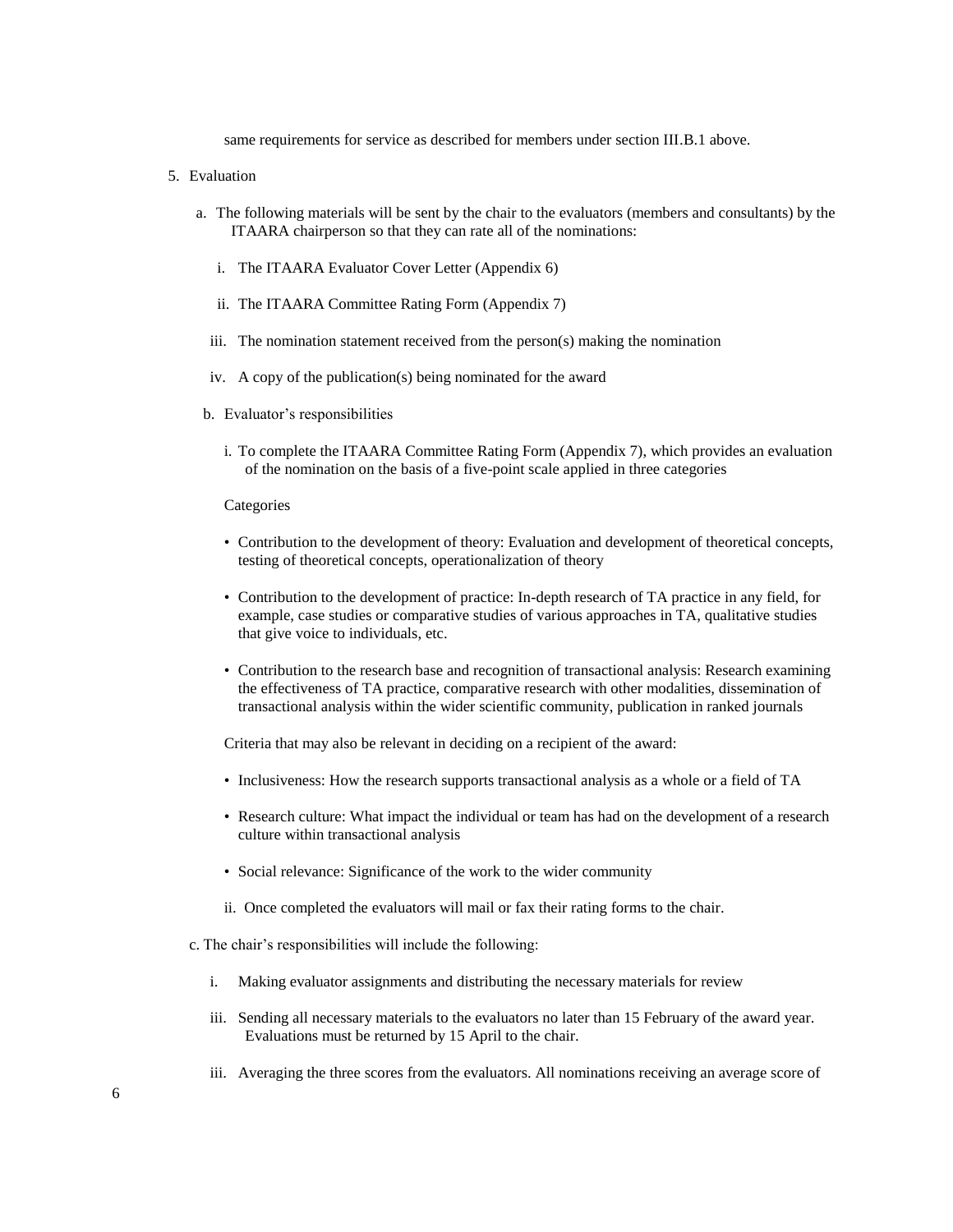3.5 and higher will be deemed worthy of receiving the award. If no nomination is considered worthy, no award will be given. If only one nomination is deemed worthy, it will automatically receive the award.

iv. If more than one nominee is deemed worthy, conducting the voting procedure among committee members to choose one nominee

#### 6. Voting

- a. If there is more than one nomination deemed worthy, the committee will vote by rank ordering on the finalists. The evaluators—that is, the committee members participating and the consultants brought in for any given year—will receive and return the "ITAARA Voting Form" (Appendix 8).
- b. The rank orders will be summed up. The finalist with the lowest score will receive the award.
- c. If there is a tie in the vote, the chair is authorized to decide how to break the tie.
- d. If there are any grey areas that cannot be resolved with the above procedures, the chair, committee members, and consultants, in a confidential discussion without any outside influence, will deliberate and come to a conclusion. They may include the VP R&I in their deliberations.
- e. Only the evaluators (committee members and consultants) will be involved in rating and rank ordering of the nominations. The chair will participate in the voting only to break a tie.
- f. The votes will be received and counted by the chair and one ITAA staff member.
- 7. Final arrangements: The chair will:
	- a. Arrange to notify the winner(s) of the award and request that he/she/they prepare a brief acceptance speech for the awards ceremony (see Appendix 10, "Sample Congratulations Letter")
	- b. Arrange to notify the nominees who did not receive the award and their nominators (see Appendix 11, "ITAARA Sample Letter to Nonwinners")
	- c. Inform the committee members, the VP R&I, and the ITAA BOT of the award
	- d.Work with the ITAA staff to design and order the plaque(s) to be presented to the winner(s) (see Appendix 9 for "Sample Plaque Text")
	- e. Organize the award presentation ceremony
	- f. Work with the ITAA President to schedule and arrange for the award ceremony
	- g. Arrange for a presentation speech by the chair, the VP R&I, or the ITAA President in that order of preference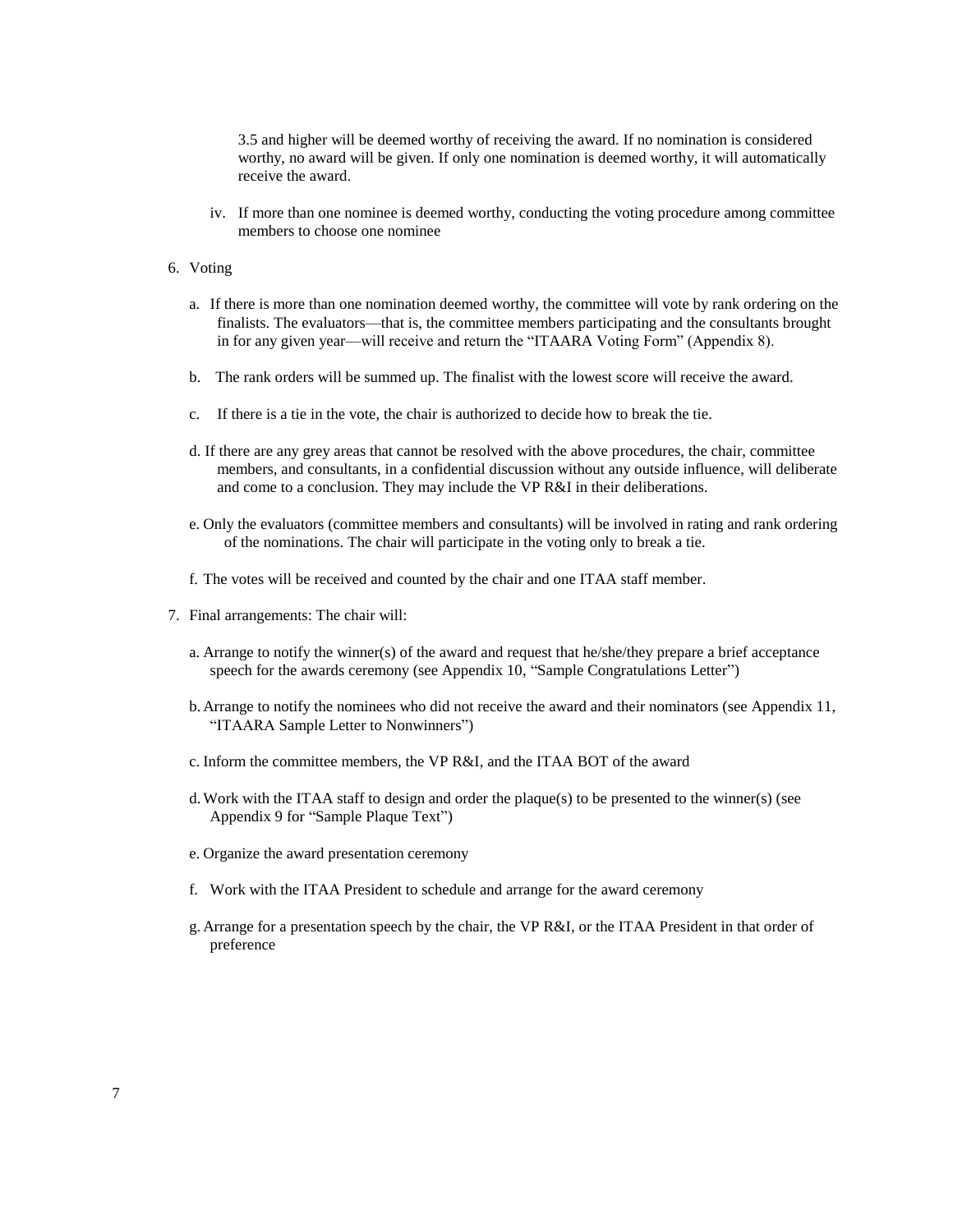## **APPENDIX 1 ITAA RESEARCH AWARD TIME LINE**

- 1 January: Deadline for submitting nominations to the ITAARA committee. Chair reviews materials received by the deadline, acknowledges the nominations, and requests from nominators any additional information or materials required for considering the nomination
- 15 January: Deadline for submission of all materials to complete nomination. As soon as possible after all materials are received, the chair will send rating materials to the committee members for each nomination, including the "ITAARA Evaluator Cover Letter" (Appendix 6), the nomination statement, the "ITAARA Rating Form" (Appendix 7), a copy of the publication(s) being nominated for the award, and any other relevant materials determined by the chair.
- 15 February: All materials will be in the hands of evaluators.
- 15 April: Deadline for ratings to be returned to the chair. The chair will decide if an additional vote is required.
- 1 May: If needed, the "ITAARA Award Voting Form" (Appendix 8) will be sent to the committee members by the chair.
- 5 May: Deadline for evaluators to report their votes to the chair
- 1 June: The chair will forward the final decision to the ITAA President and the VP R&I.
- 15 June All communications by the chair announcing the award will be completed.
- 1 July: Arrangements will be completed for plaque and ceremonies for the award presentation.

### **APPENDIX 2 CALL FOR NOMINATIONS FOR THE ITAA RESEARCH AWARD**

To be considered for a nomination, the following information and materials must be submitted, in electronic form (Microsoft Word or PDF), to the ITAA Research Award Committee in care of the chair no later than 1 January:

- 1. Name(s) of author(s) nominated
- 2. Publication citations: Full reference for journal articles, books, or publications in which the paper or body of work being nominated has been published
- 3. A brief title for the contribution: for example, a contribution to the recognition of TA in the wider field, contribution to the research evidence base for TA, theory development, development of practice, comparative research
- 4. A statement supporting the nomination as a significant contribution to research in any field of transactional analysis. This statement, which will not exceed 1500 words, might address:

Impact on theory: Evaluation and development of theoretical concepts, testing operationalization of theory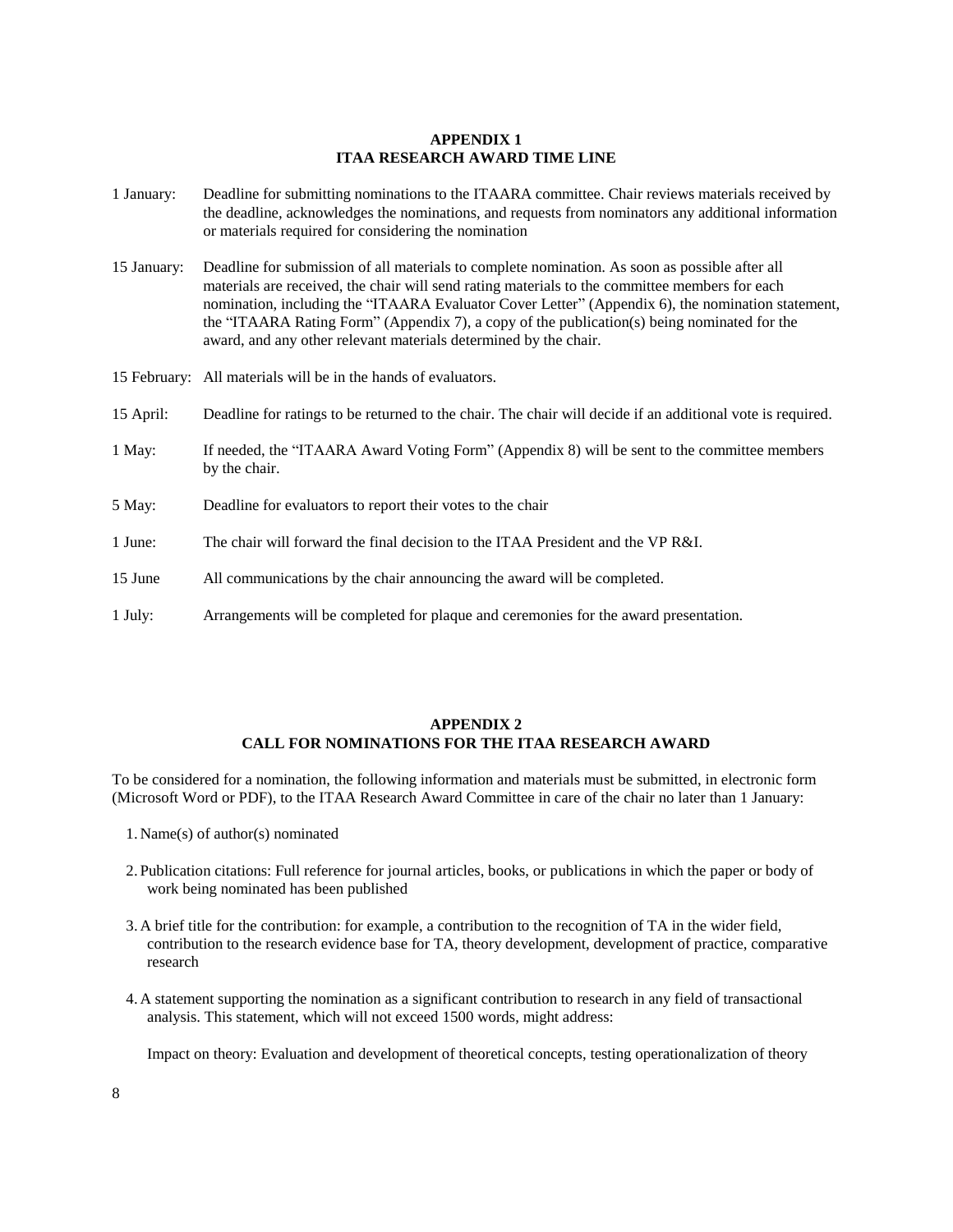Impact on practice: In-depth research of TA practice in any field, for example, case studies, comparative studies of various approaches in TA, qualitative studies that give voice to individuals, etc.

Impact on the wider field: Research examining the effectiveness of TA practice, comparative research with other modalities, dissemination of TA within the wider scientific community, publication in ranked journals

The nomination may also address issues such as:

Inclusiveness: How the research supports TA as a whole, or an entire field of TA, rather than a limited perspective within TA

Research culture: What impact the individual or team has had on the development of a research culture within transactional analysis

Social relevance: Significance of the work to the wider community

- 5.Individual, group, or organization making the nomination: If more than one person is making the nomination, the nominating group will provide one common statement as outlined above, including the name, address, telephone and fax numbers, and email addresses of all nominators. Please indicate one person whom the ITAARA Committee chair may contact if additional material is required.
- 6. Copies of the publication(s): Nominations must include one copy of the article(s) or book(s) or chapter(s) in which the research being nominated appears, up to a maximum of three publications. If the contribution was published in a language other than English, a translation into English must be included along with a copy of the publication(s) in the original language. Unpublished doctoral dissertations will not be considered.

### **APPENDIX 3 TA ASSOCIATIONS LETTER**

Date: (Current date)

- To: Presidents of TA Associations and Editors of TA Journals and Newsletters
- From: (Name of Chairperson), Chairperson of the ITAA Research Award Committee
- Re: The ITAA Research Award

I am writing to ask you for whatever assistance you can provide in publicizing the call for nominations for the ITAA Research Award for the coming year and in encouraging your members to participate in making nominations for the award.

In addition, we would like your assistance in finding volunteers to serve as ITAARA Committee members or consultants to the committee in the review process.

Here are some things you can do to support and encourage your members to participate:

- 1. Publicize the policies and procedures through your local associations, journals, and newsletters using the materials that are enclosed and make them available to associations and individuals directly
- 2. If possible, translate the policies and procedures into the languages that are used by your members
- 3. Encourage your members to make nominations for the award
- 4. Send names of persons in your association to serve as consultants to the ITAARA Committee in reviewing
- 9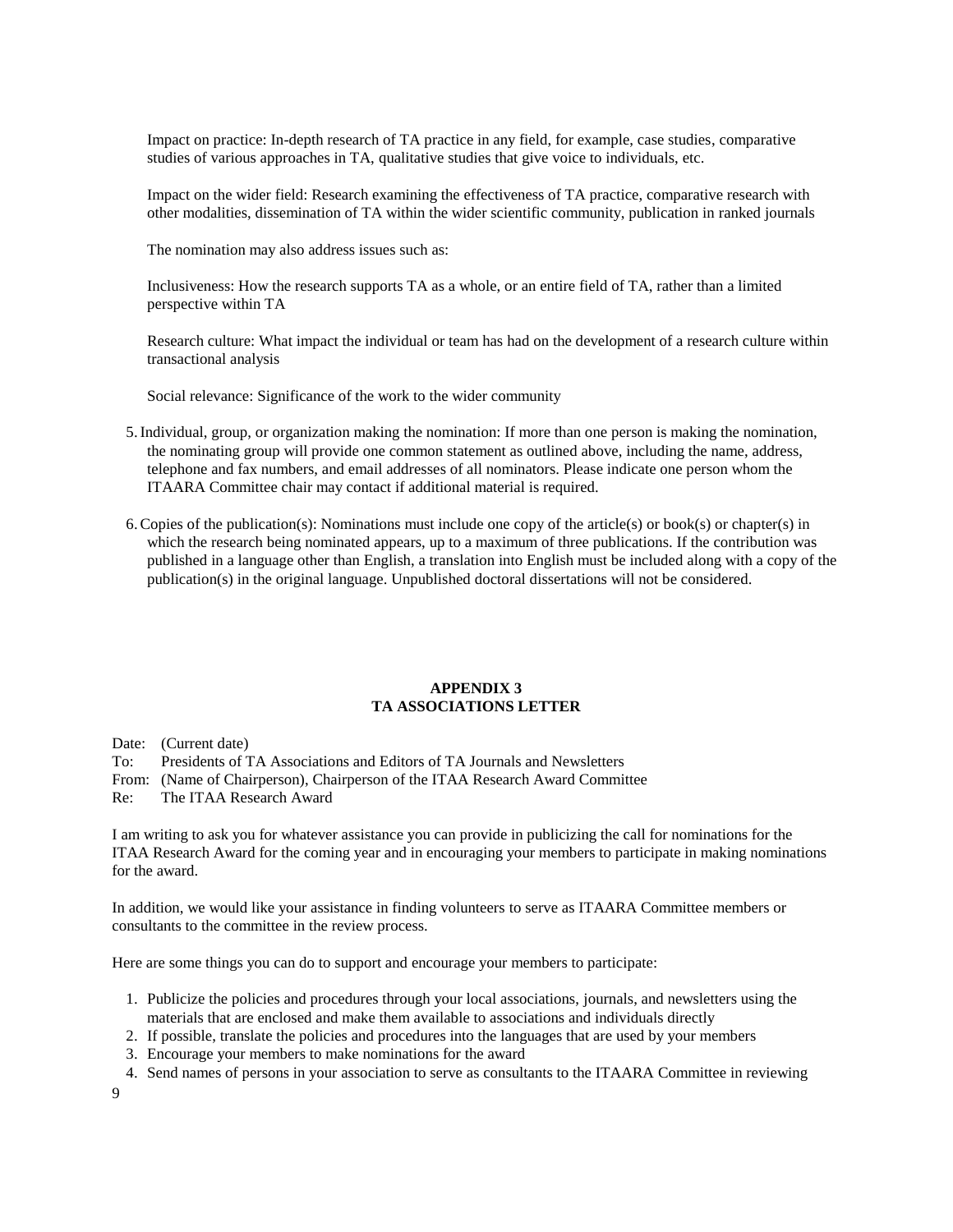### nominations for the award

Please visit the ITAA website for the operations manual for the ITAA Research Award. A link to it can be found at http://itaaworld.org/itaa-awards.

Nominations must be submitted in the format described in the Call for Nominations for the ITAA Research Award to the ITAARA Committee chair on or before 1 January to be considered for the coming year. Recommendations for individuals to serve as committee members or consultants are welcome at any time. If you have any questions or would like assistance in preparing announcements, please do not hesitate to contact me.

Thank you in advance for any assistance you can offer in supporting this important research award for the worldwide TA community.

(NAME OF CHAIRPERSON) Chairperson, ITAARA Committee

# **APPENDIX 4 ACKNOWLEDGMENT OF ITAARA NOMINATION LETTER**

Date: (Current date) To: (Name of Nominee) From: ITAARA Award Committee

Thank you for submitting the following nomination for the ITAA Research Award:

 $\text{Author}(s):$ 

Publication(s):

This letter is to acknowledge that the materials you have submitted for the nomination are:

- □ Complete and will be processed by the ITAARA Committee
- $\Box$  Not complete. You will need to provide the following information or send additional materials listed below in order for your nomination to be considered by the ITAARA Committee. Additional materials required: (list here anything needed beyond what was sent)

Additional materials must be received by the ITAARA chair no later than 15 January.

If you have any questions, please contact the chairperson of the ITAA Research Award Committee (give chair's name) at (give chair's email address).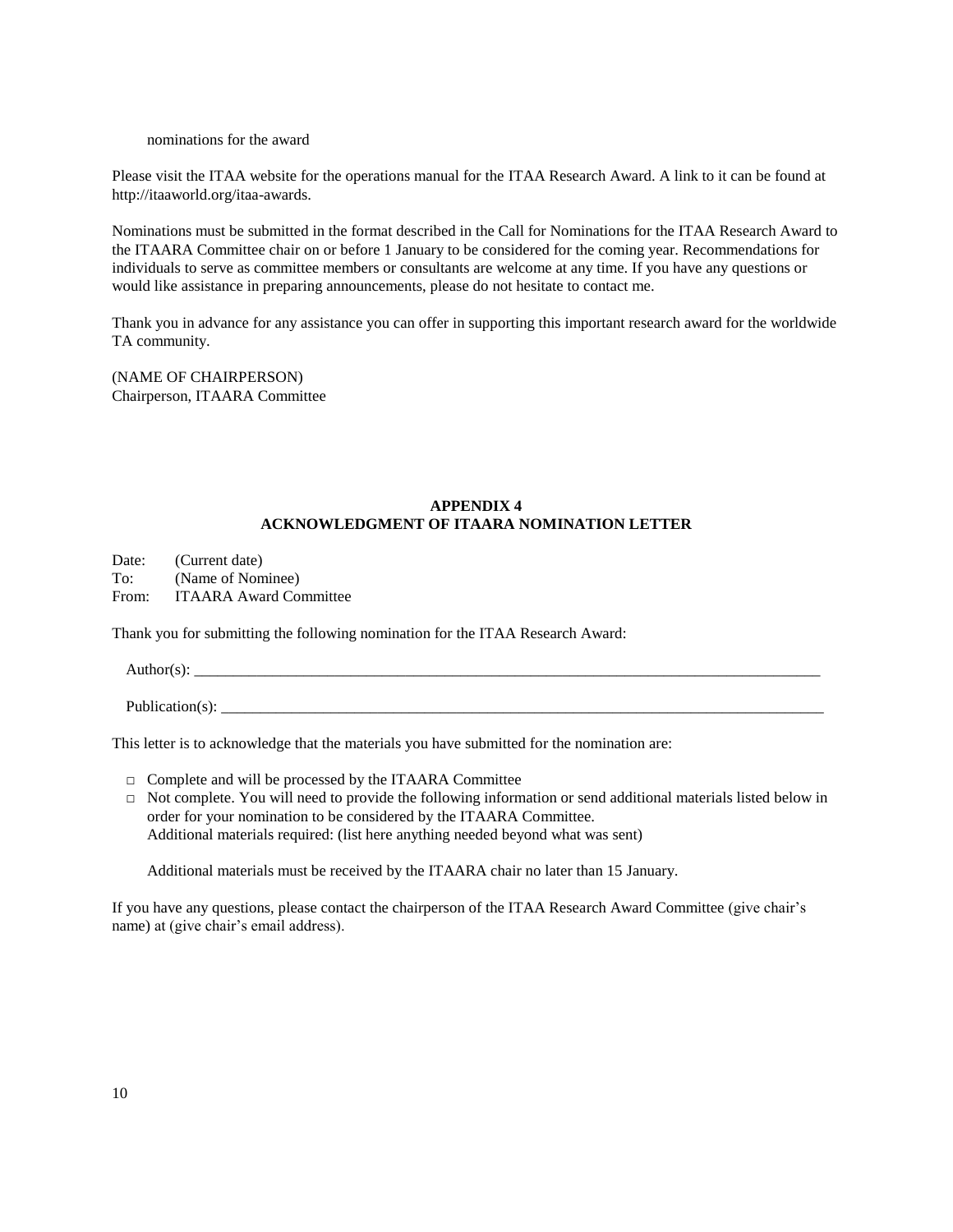# **APPENDIX 5 ITAA RESEARCH AWARD NOMINEE CONGRATULATIONS LETTER**

Date: (Current date) To: (Name of the nominee) From: Chairperson of the ITAA Research Award Committee

Congratulations on being nominated for the ITAA Research Award. You should have received a copy of the materials submitted in support of your nomination by the person(s) nominating you.

Please let me know whether you are willing to accept the nomination.

As part of the nomination process, the ITAARA Committee hopes you will discuss with your nominators the submission of additional materials in support of your nomination. Any additional materials should be sent to me as the ITAARA Committee chair no later than 15 January.

You will be notified by 1 June whether or not you are selected by the committee to receive the ITAA Research Award, and if you are, we hope that you will attend the award ceremony and present a brief (up to 20 minutes) acceptance speech.

If you have any questions, please contact me (give the chair's email address).

Sincerely,

(Name of chair) Chairperson, ITAARA Committee

# **APPENDIX 6 ITAA RESEARCH AWARD EVALUATOR COVER LETTER**

Date: (Current date) To: (Name of evaluator)

From: The ITAA Research Award Committee

I am writing to request that you review and evaluate the enclosed materials, which have been submitted as part of a nomination for the ITAA Research Award. These materials include:

- 1. Nomination materials received from the person(s) making the nomination
- 2. A copy of the ITAARA Rating Form for you to complete

Please return your review to me no later than 15 April. Thank you in advance for your willingness to do this work for the ITAARA committee.

(Name of chair) Chairperson, ITAARA Committee of ITAA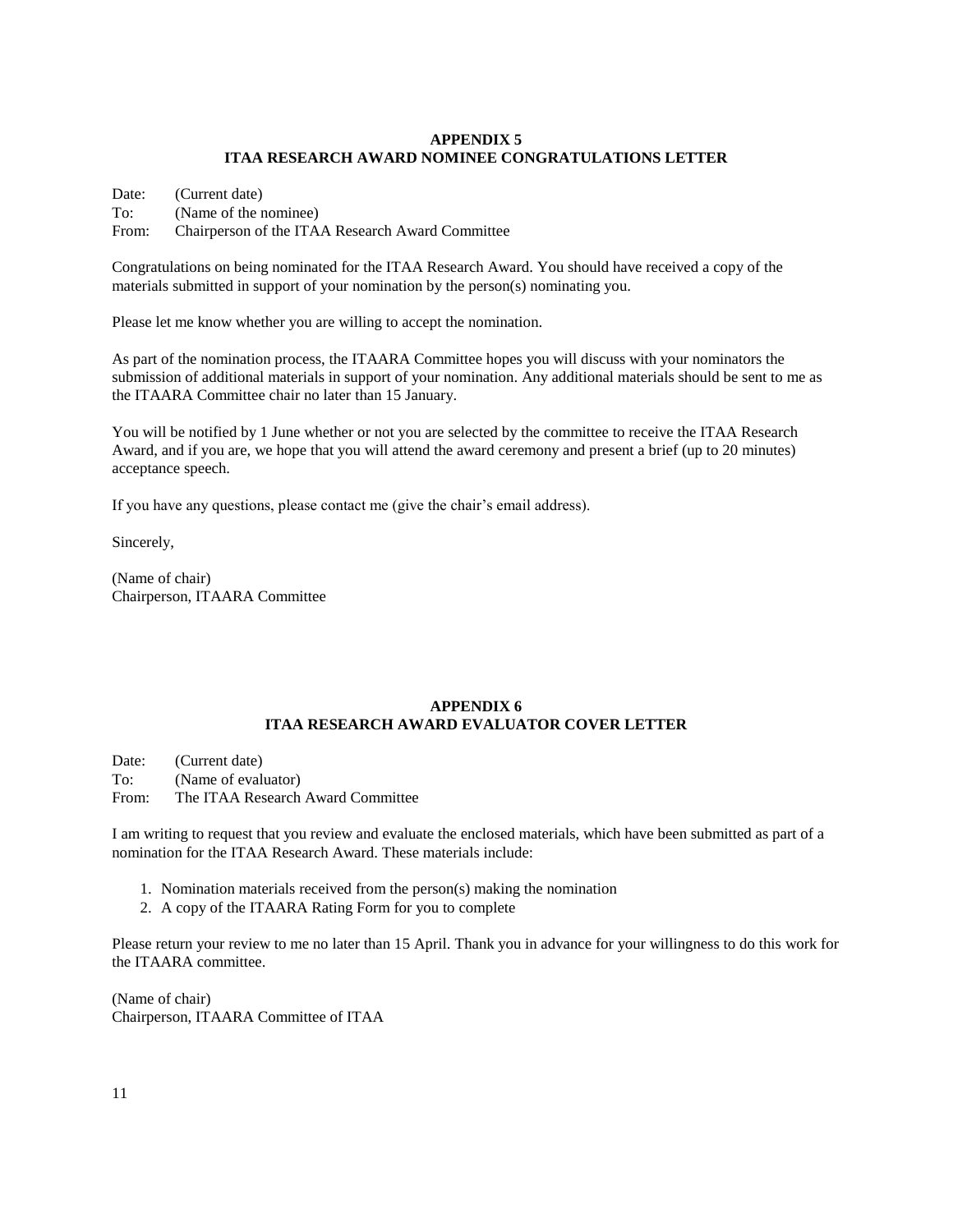# **APPENDIX 7 ITAA RESEARCH AWARD COMMITTEE RATING FORM**

| Scoring key: Scale of 1-5 where $1 = no$ impact and $5 = high$ impact<br>Evaluation and development of theoretical concepts<br>1<br>2<br>3<br>4<br>5<br>Testing of theory through empirical research<br>$\mathbf{1}$<br>$\overline{2}$<br>$\overline{3}$<br>$\overline{4}$<br>5<br>Operationalization of TA theory<br>$\overline{2}$<br>3<br>$\mathbf{1}$<br>$\overline{4}$<br>5<br><b>IMPACT ON TA PRACTICE</b><br>Scoring key: Scale of 1-5 where $1 = no$ impact and $5 = high$ impact<br>This research has impacted practice in its field by:<br>Conducting in-depth research into practice<br>1<br>$\overline{2}$<br>3<br>5<br>4<br>Developing an understanding of the particular field of practice<br>$\overline{2}$<br>3<br>5<br>1<br>$\overline{\mathcal{A}}$<br>Highlighting/challenging an established area of practice<br>$\overline{2}$<br>3<br>5<br>1<br>4<br><b>IMPACT ON TA RECOGNITION/DISSEMINATION</b><br>Scoring key: Scale of 1-5 where $1 = no$ impact and $5 = high$ impact<br>Recognition of TA by worldwide leading scientific organization (e.g., SPR)<br>$\overline{2}$<br>3<br>1<br>5<br>4<br>$\overline{2}$<br>Recognition of TA by a national organization as an approved treatment (APA, NICE)<br>$\mathbf 1$<br>$\overline{3}$<br>$\overline{5}$<br>$\overline{4}$<br>Dissemination of TA through publication of studies/theory in highly ranked journal<br>$\overline{3}$<br>$\mathbf 1$<br>$\overline{2}$<br>$\overline{5}$<br>$\overline{4}$<br>Dissemination of TA theory and research in wider scientific community by national or<br>$\overline{3}$<br>$\overline{5}$<br>$\mathbf{1}$<br>$\overline{2}$<br>$\overline{4}$<br>international congresses organized by non-TA organizations<br><b>METHODOLOGICAL QUALITY</b><br>Scoring key: Scale of 1-5 where $1 =$ low standard and $5 =$ high standard<br>Methodological standards of effectiveness/efficacy research<br>$\overline{2}$<br>1<br>3<br>4<br>5<br>$\overline{2}$<br>Comparative research with other modalities<br>$\overline{3}$<br>$\overline{4}$<br>1<br>5<br>OPTIONAL ADDITIONAL CONSIDERATIONS THAT ARE NOT ESSENTIAL BUT MAY BE USED TO<br><b>DIFFERENTIATE NOMINATIONS</b><br>Scoring key: Scale of 1-5 where $1 = no$ impact and $5 = high$ impact<br>Promoting research within the TA community<br>1<br>$\overline{2}$<br>3<br>4<br>5<br>Teaching research in TA community<br>$\overline{2}$<br>3<br>1<br>$\overline{\mathcal{A}}$<br>5<br>Engaging with and leading research with other training institutions/universities<br>$\overline{2}$<br>3<br>$\overline{4}$<br>5<br>1<br>(please list):<br>Contributing to research journals (as reviewer/editor/member of an editorial board)<br>$\mathbf{1}$<br>$\overline{2}$<br>3<br>4<br>5<br>Developing research within TA bodies (please list roles undertaken)<br>$\overline{2}$<br>$\overline{3}$<br>$\mathbf{1}$<br>$\overline{4}$<br>5<br>Nationally:<br>Internationally:<br>Promoting TA within external bodies (please list):<br>$\overline{3}$<br>1<br>$\overline{2}$<br>4<br>5<br>National research communities: | <b>IMPACT ON TA THEORY</b> |  |  |  |  |  |  |  |  |  |  |  |
|------------------------------------------------------------------------------------------------------------------------------------------------------------------------------------------------------------------------------------------------------------------------------------------------------------------------------------------------------------------------------------------------------------------------------------------------------------------------------------------------------------------------------------------------------------------------------------------------------------------------------------------------------------------------------------------------------------------------------------------------------------------------------------------------------------------------------------------------------------------------------------------------------------------------------------------------------------------------------------------------------------------------------------------------------------------------------------------------------------------------------------------------------------------------------------------------------------------------------------------------------------------------------------------------------------------------------------------------------------------------------------------------------------------------------------------------------------------------------------------------------------------------------------------------------------------------------------------------------------------------------------------------------------------------------------------------------------------------------------------------------------------------------------------------------------------------------------------------------------------------------------------------------------------------------------------------------------------------------------------------------------------------------------------------------------------------------------------------------------------------------------------------------------------------------------------------------------------------------------------------------------------------------------------------------------------------------------------------------------------------------------------------------------------------------------------------------------------------------------------------------------------------------------------------------------------------------------------------------------------------------------------------------------------------------------------------------------------------------------------------------------------------------------------------------------------------------------------------------------------------------------------------------------------------------------------------------------------------------------------------------------------------------------------------------------------------------------|----------------------------|--|--|--|--|--|--|--|--|--|--|--|
|                                                                                                                                                                                                                                                                                                                                                                                                                                                                                                                                                                                                                                                                                                                                                                                                                                                                                                                                                                                                                                                                                                                                                                                                                                                                                                                                                                                                                                                                                                                                                                                                                                                                                                                                                                                                                                                                                                                                                                                                                                                                                                                                                                                                                                                                                                                                                                                                                                                                                                                                                                                                                                                                                                                                                                                                                                                                                                                                                                                                                                                                                    |                            |  |  |  |  |  |  |  |  |  |  |  |
|                                                                                                                                                                                                                                                                                                                                                                                                                                                                                                                                                                                                                                                                                                                                                                                                                                                                                                                                                                                                                                                                                                                                                                                                                                                                                                                                                                                                                                                                                                                                                                                                                                                                                                                                                                                                                                                                                                                                                                                                                                                                                                                                                                                                                                                                                                                                                                                                                                                                                                                                                                                                                                                                                                                                                                                                                                                                                                                                                                                                                                                                                    |                            |  |  |  |  |  |  |  |  |  |  |  |
|                                                                                                                                                                                                                                                                                                                                                                                                                                                                                                                                                                                                                                                                                                                                                                                                                                                                                                                                                                                                                                                                                                                                                                                                                                                                                                                                                                                                                                                                                                                                                                                                                                                                                                                                                                                                                                                                                                                                                                                                                                                                                                                                                                                                                                                                                                                                                                                                                                                                                                                                                                                                                                                                                                                                                                                                                                                                                                                                                                                                                                                                                    |                            |  |  |  |  |  |  |  |  |  |  |  |
|                                                                                                                                                                                                                                                                                                                                                                                                                                                                                                                                                                                                                                                                                                                                                                                                                                                                                                                                                                                                                                                                                                                                                                                                                                                                                                                                                                                                                                                                                                                                                                                                                                                                                                                                                                                                                                                                                                                                                                                                                                                                                                                                                                                                                                                                                                                                                                                                                                                                                                                                                                                                                                                                                                                                                                                                                                                                                                                                                                                                                                                                                    |                            |  |  |  |  |  |  |  |  |  |  |  |
|                                                                                                                                                                                                                                                                                                                                                                                                                                                                                                                                                                                                                                                                                                                                                                                                                                                                                                                                                                                                                                                                                                                                                                                                                                                                                                                                                                                                                                                                                                                                                                                                                                                                                                                                                                                                                                                                                                                                                                                                                                                                                                                                                                                                                                                                                                                                                                                                                                                                                                                                                                                                                                                                                                                                                                                                                                                                                                                                                                                                                                                                                    |                            |  |  |  |  |  |  |  |  |  |  |  |
|                                                                                                                                                                                                                                                                                                                                                                                                                                                                                                                                                                                                                                                                                                                                                                                                                                                                                                                                                                                                                                                                                                                                                                                                                                                                                                                                                                                                                                                                                                                                                                                                                                                                                                                                                                                                                                                                                                                                                                                                                                                                                                                                                                                                                                                                                                                                                                                                                                                                                                                                                                                                                                                                                                                                                                                                                                                                                                                                                                                                                                                                                    |                            |  |  |  |  |  |  |  |  |  |  |  |
|                                                                                                                                                                                                                                                                                                                                                                                                                                                                                                                                                                                                                                                                                                                                                                                                                                                                                                                                                                                                                                                                                                                                                                                                                                                                                                                                                                                                                                                                                                                                                                                                                                                                                                                                                                                                                                                                                                                                                                                                                                                                                                                                                                                                                                                                                                                                                                                                                                                                                                                                                                                                                                                                                                                                                                                                                                                                                                                                                                                                                                                                                    |                            |  |  |  |  |  |  |  |  |  |  |  |
|                                                                                                                                                                                                                                                                                                                                                                                                                                                                                                                                                                                                                                                                                                                                                                                                                                                                                                                                                                                                                                                                                                                                                                                                                                                                                                                                                                                                                                                                                                                                                                                                                                                                                                                                                                                                                                                                                                                                                                                                                                                                                                                                                                                                                                                                                                                                                                                                                                                                                                                                                                                                                                                                                                                                                                                                                                                                                                                                                                                                                                                                                    |                            |  |  |  |  |  |  |  |  |  |  |  |
|                                                                                                                                                                                                                                                                                                                                                                                                                                                                                                                                                                                                                                                                                                                                                                                                                                                                                                                                                                                                                                                                                                                                                                                                                                                                                                                                                                                                                                                                                                                                                                                                                                                                                                                                                                                                                                                                                                                                                                                                                                                                                                                                                                                                                                                                                                                                                                                                                                                                                                                                                                                                                                                                                                                                                                                                                                                                                                                                                                                                                                                                                    |                            |  |  |  |  |  |  |  |  |  |  |  |
|                                                                                                                                                                                                                                                                                                                                                                                                                                                                                                                                                                                                                                                                                                                                                                                                                                                                                                                                                                                                                                                                                                                                                                                                                                                                                                                                                                                                                                                                                                                                                                                                                                                                                                                                                                                                                                                                                                                                                                                                                                                                                                                                                                                                                                                                                                                                                                                                                                                                                                                                                                                                                                                                                                                                                                                                                                                                                                                                                                                                                                                                                    |                            |  |  |  |  |  |  |  |  |  |  |  |
|                                                                                                                                                                                                                                                                                                                                                                                                                                                                                                                                                                                                                                                                                                                                                                                                                                                                                                                                                                                                                                                                                                                                                                                                                                                                                                                                                                                                                                                                                                                                                                                                                                                                                                                                                                                                                                                                                                                                                                                                                                                                                                                                                                                                                                                                                                                                                                                                                                                                                                                                                                                                                                                                                                                                                                                                                                                                                                                                                                                                                                                                                    |                            |  |  |  |  |  |  |  |  |  |  |  |
|                                                                                                                                                                                                                                                                                                                                                                                                                                                                                                                                                                                                                                                                                                                                                                                                                                                                                                                                                                                                                                                                                                                                                                                                                                                                                                                                                                                                                                                                                                                                                                                                                                                                                                                                                                                                                                                                                                                                                                                                                                                                                                                                                                                                                                                                                                                                                                                                                                                                                                                                                                                                                                                                                                                                                                                                                                                                                                                                                                                                                                                                                    |                            |  |  |  |  |  |  |  |  |  |  |  |
|                                                                                                                                                                                                                                                                                                                                                                                                                                                                                                                                                                                                                                                                                                                                                                                                                                                                                                                                                                                                                                                                                                                                                                                                                                                                                                                                                                                                                                                                                                                                                                                                                                                                                                                                                                                                                                                                                                                                                                                                                                                                                                                                                                                                                                                                                                                                                                                                                                                                                                                                                                                                                                                                                                                                                                                                                                                                                                                                                                                                                                                                                    |                            |  |  |  |  |  |  |  |  |  |  |  |
|                                                                                                                                                                                                                                                                                                                                                                                                                                                                                                                                                                                                                                                                                                                                                                                                                                                                                                                                                                                                                                                                                                                                                                                                                                                                                                                                                                                                                                                                                                                                                                                                                                                                                                                                                                                                                                                                                                                                                                                                                                                                                                                                                                                                                                                                                                                                                                                                                                                                                                                                                                                                                                                                                                                                                                                                                                                                                                                                                                                                                                                                                    |                            |  |  |  |  |  |  |  |  |  |  |  |
|                                                                                                                                                                                                                                                                                                                                                                                                                                                                                                                                                                                                                                                                                                                                                                                                                                                                                                                                                                                                                                                                                                                                                                                                                                                                                                                                                                                                                                                                                                                                                                                                                                                                                                                                                                                                                                                                                                                                                                                                                                                                                                                                                                                                                                                                                                                                                                                                                                                                                                                                                                                                                                                                                                                                                                                                                                                                                                                                                                                                                                                                                    |                            |  |  |  |  |  |  |  |  |  |  |  |
|                                                                                                                                                                                                                                                                                                                                                                                                                                                                                                                                                                                                                                                                                                                                                                                                                                                                                                                                                                                                                                                                                                                                                                                                                                                                                                                                                                                                                                                                                                                                                                                                                                                                                                                                                                                                                                                                                                                                                                                                                                                                                                                                                                                                                                                                                                                                                                                                                                                                                                                                                                                                                                                                                                                                                                                                                                                                                                                                                                                                                                                                                    |                            |  |  |  |  |  |  |  |  |  |  |  |
|                                                                                                                                                                                                                                                                                                                                                                                                                                                                                                                                                                                                                                                                                                                                                                                                                                                                                                                                                                                                                                                                                                                                                                                                                                                                                                                                                                                                                                                                                                                                                                                                                                                                                                                                                                                                                                                                                                                                                                                                                                                                                                                                                                                                                                                                                                                                                                                                                                                                                                                                                                                                                                                                                                                                                                                                                                                                                                                                                                                                                                                                                    |                            |  |  |  |  |  |  |  |  |  |  |  |
|                                                                                                                                                                                                                                                                                                                                                                                                                                                                                                                                                                                                                                                                                                                                                                                                                                                                                                                                                                                                                                                                                                                                                                                                                                                                                                                                                                                                                                                                                                                                                                                                                                                                                                                                                                                                                                                                                                                                                                                                                                                                                                                                                                                                                                                                                                                                                                                                                                                                                                                                                                                                                                                                                                                                                                                                                                                                                                                                                                                                                                                                                    |                            |  |  |  |  |  |  |  |  |  |  |  |
|                                                                                                                                                                                                                                                                                                                                                                                                                                                                                                                                                                                                                                                                                                                                                                                                                                                                                                                                                                                                                                                                                                                                                                                                                                                                                                                                                                                                                                                                                                                                                                                                                                                                                                                                                                                                                                                                                                                                                                                                                                                                                                                                                                                                                                                                                                                                                                                                                                                                                                                                                                                                                                                                                                                                                                                                                                                                                                                                                                                                                                                                                    |                            |  |  |  |  |  |  |  |  |  |  |  |
|                                                                                                                                                                                                                                                                                                                                                                                                                                                                                                                                                                                                                                                                                                                                                                                                                                                                                                                                                                                                                                                                                                                                                                                                                                                                                                                                                                                                                                                                                                                                                                                                                                                                                                                                                                                                                                                                                                                                                                                                                                                                                                                                                                                                                                                                                                                                                                                                                                                                                                                                                                                                                                                                                                                                                                                                                                                                                                                                                                                                                                                                                    |                            |  |  |  |  |  |  |  |  |  |  |  |
|                                                                                                                                                                                                                                                                                                                                                                                                                                                                                                                                                                                                                                                                                                                                                                                                                                                                                                                                                                                                                                                                                                                                                                                                                                                                                                                                                                                                                                                                                                                                                                                                                                                                                                                                                                                                                                                                                                                                                                                                                                                                                                                                                                                                                                                                                                                                                                                                                                                                                                                                                                                                                                                                                                                                                                                                                                                                                                                                                                                                                                                                                    |                            |  |  |  |  |  |  |  |  |  |  |  |
|                                                                                                                                                                                                                                                                                                                                                                                                                                                                                                                                                                                                                                                                                                                                                                                                                                                                                                                                                                                                                                                                                                                                                                                                                                                                                                                                                                                                                                                                                                                                                                                                                                                                                                                                                                                                                                                                                                                                                                                                                                                                                                                                                                                                                                                                                                                                                                                                                                                                                                                                                                                                                                                                                                                                                                                                                                                                                                                                                                                                                                                                                    |                            |  |  |  |  |  |  |  |  |  |  |  |
|                                                                                                                                                                                                                                                                                                                                                                                                                                                                                                                                                                                                                                                                                                                                                                                                                                                                                                                                                                                                                                                                                                                                                                                                                                                                                                                                                                                                                                                                                                                                                                                                                                                                                                                                                                                                                                                                                                                                                                                                                                                                                                                                                                                                                                                                                                                                                                                                                                                                                                                                                                                                                                                                                                                                                                                                                                                                                                                                                                                                                                                                                    |                            |  |  |  |  |  |  |  |  |  |  |  |
|                                                                                                                                                                                                                                                                                                                                                                                                                                                                                                                                                                                                                                                                                                                                                                                                                                                                                                                                                                                                                                                                                                                                                                                                                                                                                                                                                                                                                                                                                                                                                                                                                                                                                                                                                                                                                                                                                                                                                                                                                                                                                                                                                                                                                                                                                                                                                                                                                                                                                                                                                                                                                                                                                                                                                                                                                                                                                                                                                                                                                                                                                    |                            |  |  |  |  |  |  |  |  |  |  |  |
|                                                                                                                                                                                                                                                                                                                                                                                                                                                                                                                                                                                                                                                                                                                                                                                                                                                                                                                                                                                                                                                                                                                                                                                                                                                                                                                                                                                                                                                                                                                                                                                                                                                                                                                                                                                                                                                                                                                                                                                                                                                                                                                                                                                                                                                                                                                                                                                                                                                                                                                                                                                                                                                                                                                                                                                                                                                                                                                                                                                                                                                                                    |                            |  |  |  |  |  |  |  |  |  |  |  |
|                                                                                                                                                                                                                                                                                                                                                                                                                                                                                                                                                                                                                                                                                                                                                                                                                                                                                                                                                                                                                                                                                                                                                                                                                                                                                                                                                                                                                                                                                                                                                                                                                                                                                                                                                                                                                                                                                                                                                                                                                                                                                                                                                                                                                                                                                                                                                                                                                                                                                                                                                                                                                                                                                                                                                                                                                                                                                                                                                                                                                                                                                    |                            |  |  |  |  |  |  |  |  |  |  |  |
|                                                                                                                                                                                                                                                                                                                                                                                                                                                                                                                                                                                                                                                                                                                                                                                                                                                                                                                                                                                                                                                                                                                                                                                                                                                                                                                                                                                                                                                                                                                                                                                                                                                                                                                                                                                                                                                                                                                                                                                                                                                                                                                                                                                                                                                                                                                                                                                                                                                                                                                                                                                                                                                                                                                                                                                                                                                                                                                                                                                                                                                                                    |                            |  |  |  |  |  |  |  |  |  |  |  |
|                                                                                                                                                                                                                                                                                                                                                                                                                                                                                                                                                                                                                                                                                                                                                                                                                                                                                                                                                                                                                                                                                                                                                                                                                                                                                                                                                                                                                                                                                                                                                                                                                                                                                                                                                                                                                                                                                                                                                                                                                                                                                                                                                                                                                                                                                                                                                                                                                                                                                                                                                                                                                                                                                                                                                                                                                                                                                                                                                                                                                                                                                    |                            |  |  |  |  |  |  |  |  |  |  |  |
|                                                                                                                                                                                                                                                                                                                                                                                                                                                                                                                                                                                                                                                                                                                                                                                                                                                                                                                                                                                                                                                                                                                                                                                                                                                                                                                                                                                                                                                                                                                                                                                                                                                                                                                                                                                                                                                                                                                                                                                                                                                                                                                                                                                                                                                                                                                                                                                                                                                                                                                                                                                                                                                                                                                                                                                                                                                                                                                                                                                                                                                                                    |                            |  |  |  |  |  |  |  |  |  |  |  |
|                                                                                                                                                                                                                                                                                                                                                                                                                                                                                                                                                                                                                                                                                                                                                                                                                                                                                                                                                                                                                                                                                                                                                                                                                                                                                                                                                                                                                                                                                                                                                                                                                                                                                                                                                                                                                                                                                                                                                                                                                                                                                                                                                                                                                                                                                                                                                                                                                                                                                                                                                                                                                                                                                                                                                                                                                                                                                                                                                                                                                                                                                    |                            |  |  |  |  |  |  |  |  |  |  |  |
|                                                                                                                                                                                                                                                                                                                                                                                                                                                                                                                                                                                                                                                                                                                                                                                                                                                                                                                                                                                                                                                                                                                                                                                                                                                                                                                                                                                                                                                                                                                                                                                                                                                                                                                                                                                                                                                                                                                                                                                                                                                                                                                                                                                                                                                                                                                                                                                                                                                                                                                                                                                                                                                                                                                                                                                                                                                                                                                                                                                                                                                                                    |                            |  |  |  |  |  |  |  |  |  |  |  |
|                                                                                                                                                                                                                                                                                                                                                                                                                                                                                                                                                                                                                                                                                                                                                                                                                                                                                                                                                                                                                                                                                                                                                                                                                                                                                                                                                                                                                                                                                                                                                                                                                                                                                                                                                                                                                                                                                                                                                                                                                                                                                                                                                                                                                                                                                                                                                                                                                                                                                                                                                                                                                                                                                                                                                                                                                                                                                                                                                                                                                                                                                    |                            |  |  |  |  |  |  |  |  |  |  |  |
|                                                                                                                                                                                                                                                                                                                                                                                                                                                                                                                                                                                                                                                                                                                                                                                                                                                                                                                                                                                                                                                                                                                                                                                                                                                                                                                                                                                                                                                                                                                                                                                                                                                                                                                                                                                                                                                                                                                                                                                                                                                                                                                                                                                                                                                                                                                                                                                                                                                                                                                                                                                                                                                                                                                                                                                                                                                                                                                                                                                                                                                                                    |                            |  |  |  |  |  |  |  |  |  |  |  |
|                                                                                                                                                                                                                                                                                                                                                                                                                                                                                                                                                                                                                                                                                                                                                                                                                                                                                                                                                                                                                                                                                                                                                                                                                                                                                                                                                                                                                                                                                                                                                                                                                                                                                                                                                                                                                                                                                                                                                                                                                                                                                                                                                                                                                                                                                                                                                                                                                                                                                                                                                                                                                                                                                                                                                                                                                                                                                                                                                                                                                                                                                    |                            |  |  |  |  |  |  |  |  |  |  |  |
|                                                                                                                                                                                                                                                                                                                                                                                                                                                                                                                                                                                                                                                                                                                                                                                                                                                                                                                                                                                                                                                                                                                                                                                                                                                                                                                                                                                                                                                                                                                                                                                                                                                                                                                                                                                                                                                                                                                                                                                                                                                                                                                                                                                                                                                                                                                                                                                                                                                                                                                                                                                                                                                                                                                                                                                                                                                                                                                                                                                                                                                                                    |                            |  |  |  |  |  |  |  |  |  |  |  |
|                                                                                                                                                                                                                                                                                                                                                                                                                                                                                                                                                                                                                                                                                                                                                                                                                                                                                                                                                                                                                                                                                                                                                                                                                                                                                                                                                                                                                                                                                                                                                                                                                                                                                                                                                                                                                                                                                                                                                                                                                                                                                                                                                                                                                                                                                                                                                                                                                                                                                                                                                                                                                                                                                                                                                                                                                                                                                                                                                                                                                                                                                    |                            |  |  |  |  |  |  |  |  |  |  |  |
| International research communities:                                                                                                                                                                                                                                                                                                                                                                                                                                                                                                                                                                                                                                                                                                                                                                                                                                                                                                                                                                                                                                                                                                                                                                                                                                                                                                                                                                                                                                                                                                                                                                                                                                                                                                                                                                                                                                                                                                                                                                                                                                                                                                                                                                                                                                                                                                                                                                                                                                                                                                                                                                                                                                                                                                                                                                                                                                                                                                                                                                                                                                                |                            |  |  |  |  |  |  |  |  |  |  |  |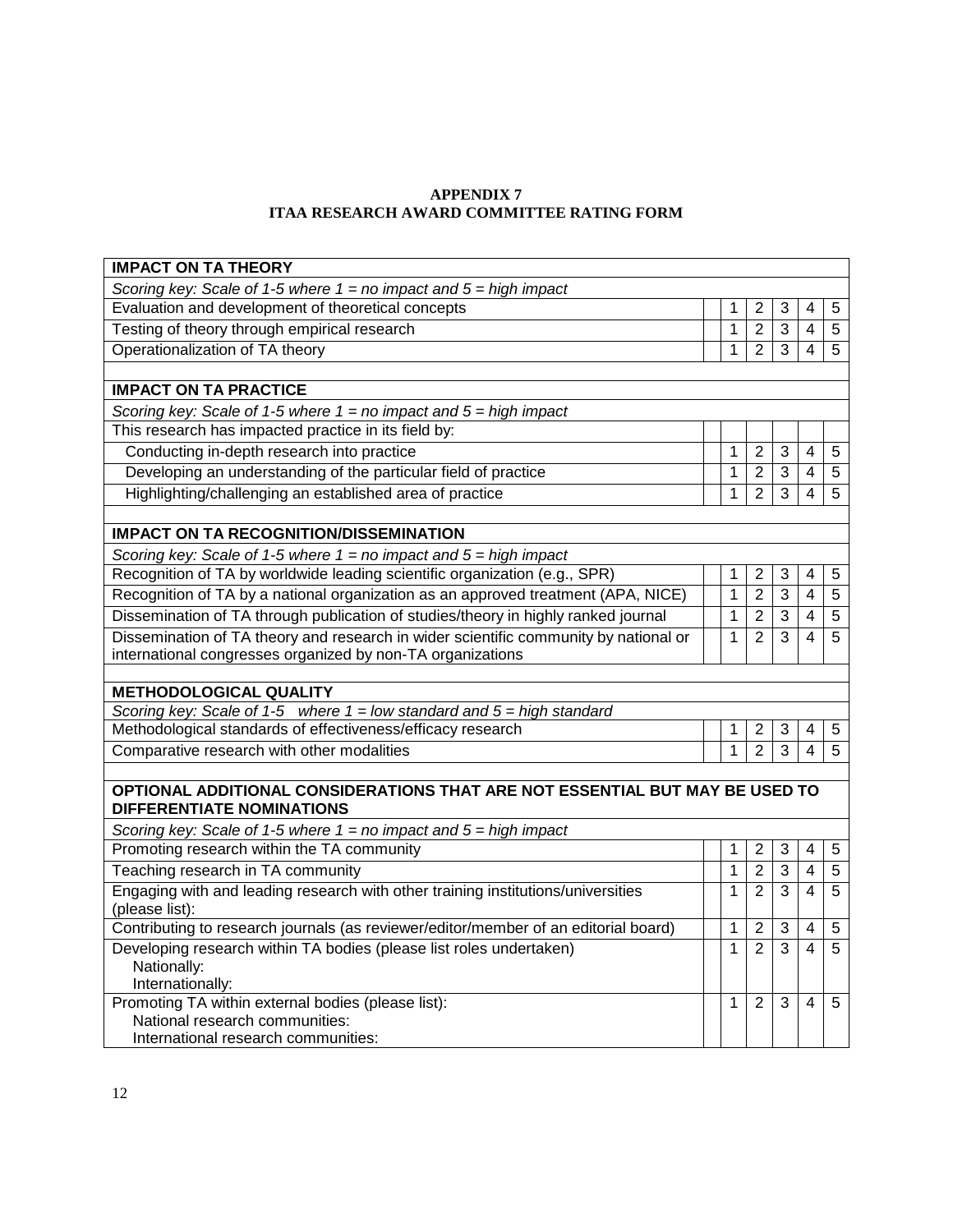# **APPENDIX 8 ITAA RESEARCH AWARD VOTING FORM**

## CONFIDENTIAL

Date: (Current date) To: ITAARA Committee Members From: The ITAARA Committee Chair RE: Voting Form for the (year) ITAA Research Award

Thank you for completing the ITAARA rating forms for the (year) nominations. We still have work to do. Because a number of nominations were rated as being worthy of an award, we need to narrow the choice to one.

The nominations rated worthy of an award are, in alphabetical order: (nominees' names).

Please rank these nominees in the order of worthiness for the award, with #1 being the most worthy. Then return your completed form to me no later than (give date). Mark "CONFIDENTIAL" on the form and scan and email it to me at (give chair's email address) or fax it to me at (give chair's fax number if one is available; if not available, remove this from the instructions here).

Rank Order for Nominees (#1 being the most worthy)

| 1.     | the contract of the contract of the contract of |  |  |
|--------|-------------------------------------------------|--|--|
|        | 2. ______________                               |  |  |
|        | 3.                                              |  |  |
| 4. ___ |                                                 |  |  |

If you have questions, please contact me (chair email). Thanks again for your contribution to this important process.

Sincerely, (Signature)

Chairperson, ITAARA Committee

# **APPENDIX 9 ITAA RESEARCH AWARD SAMPLE PLAQUE TEXT**

In recognition of significant research in any of the fields of f transactional analysis, the International Transactional Association grants the

# (Give year) ITAA RESEARCH AWARD TO

(Recipient's name) (title, reference, and date of publication) Signatories (Committee Chair and ITAA President)